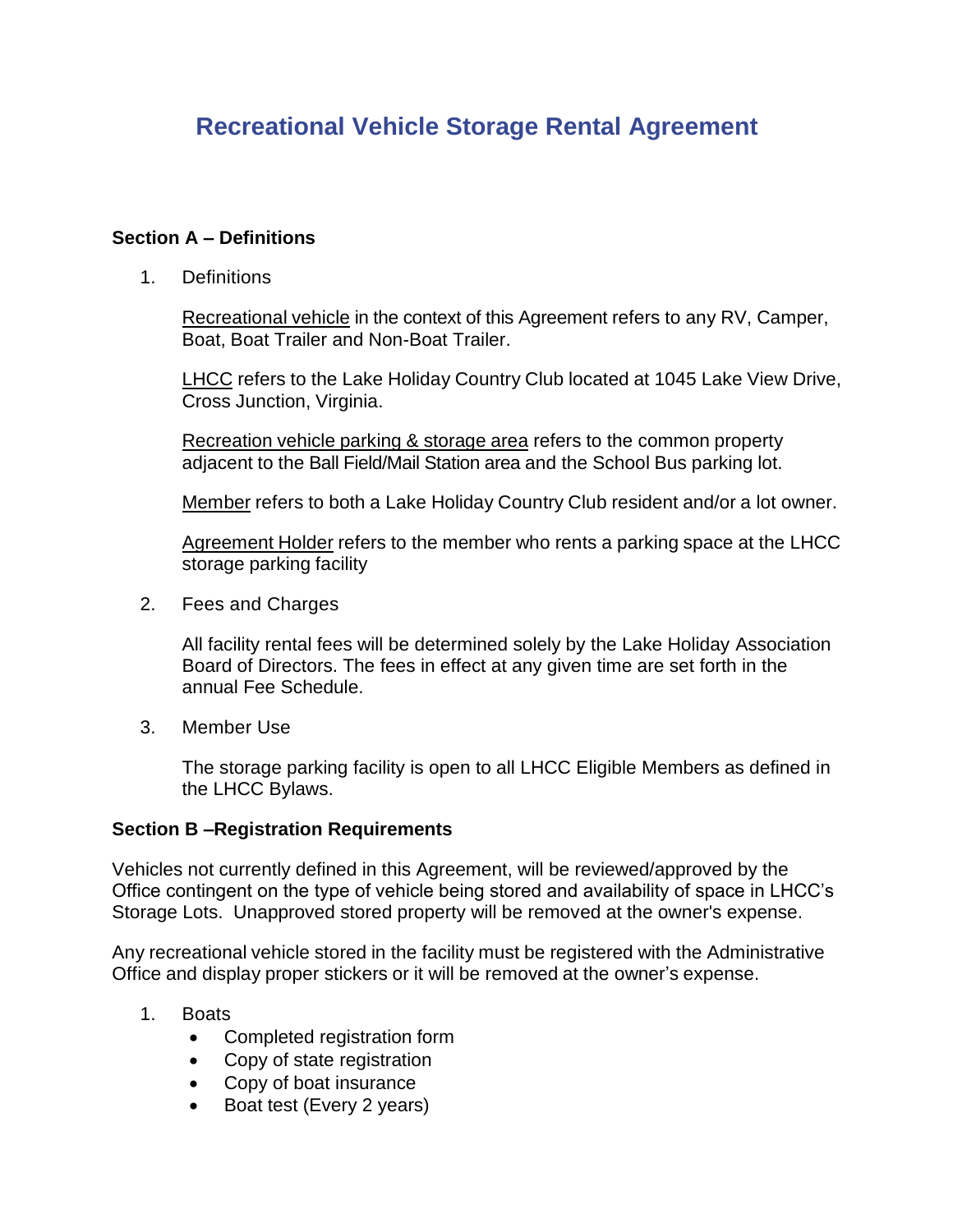- Pay any fees associated
- Boat inspection (if required)
- 2. Recreational Vehicles
	- Completed registration form
	- Copy of vehicle registration
- 3. Trailers
	- Completed registration form
	- Copy of trailer registration

# **Section C – Agreement Conditions**

The Agreement Holder must be a LHCC member in good standing to store a recreational vehicle on LHCC common property.

If the member becomes ineligible during the rental the owner will have 14 days to remove the recreational vehicle or it will be towed at the owner's expense.

Any recreational vehicle and/or trailer being stored must be registered with the Association Office and storage stickers must be properly displayed.

- Boats: sticker displayed on the upper starboard corner of the boat's stern.
- RV: sticker displayed on the driver's side of the front bumper.
- Trailer/Camper sticker: displayed on the left side of the tongue.

Boat, trailer, and recreational vehicle title will be in the name of a Lake Holiday owner or a tenant with a valid lease agreement.

Any trailer, and recreational vehicle being stored must be currently licensed and insured.

Sub-letting of space is forbidden and will result in termination of the agreement.

All equipment and belongings will be kept within the vehicle/boat/trailer.

If the recreational vehicle is sold, LHCC must be notified and the vehicle is to be removed from the storage area immediately or it will be towed at the owner's expense.

All recreational vehicles stored in this area must be parked in the proper assigned slot.

Any vehicle stored without a signed Agreement will be towed at the owner's expense.

If a recreational vehicle needs to be moved for any reason, the owner will have 14 days to move the vehicle to the requested location or remove the vehicle or it will be towed at the owner's expense.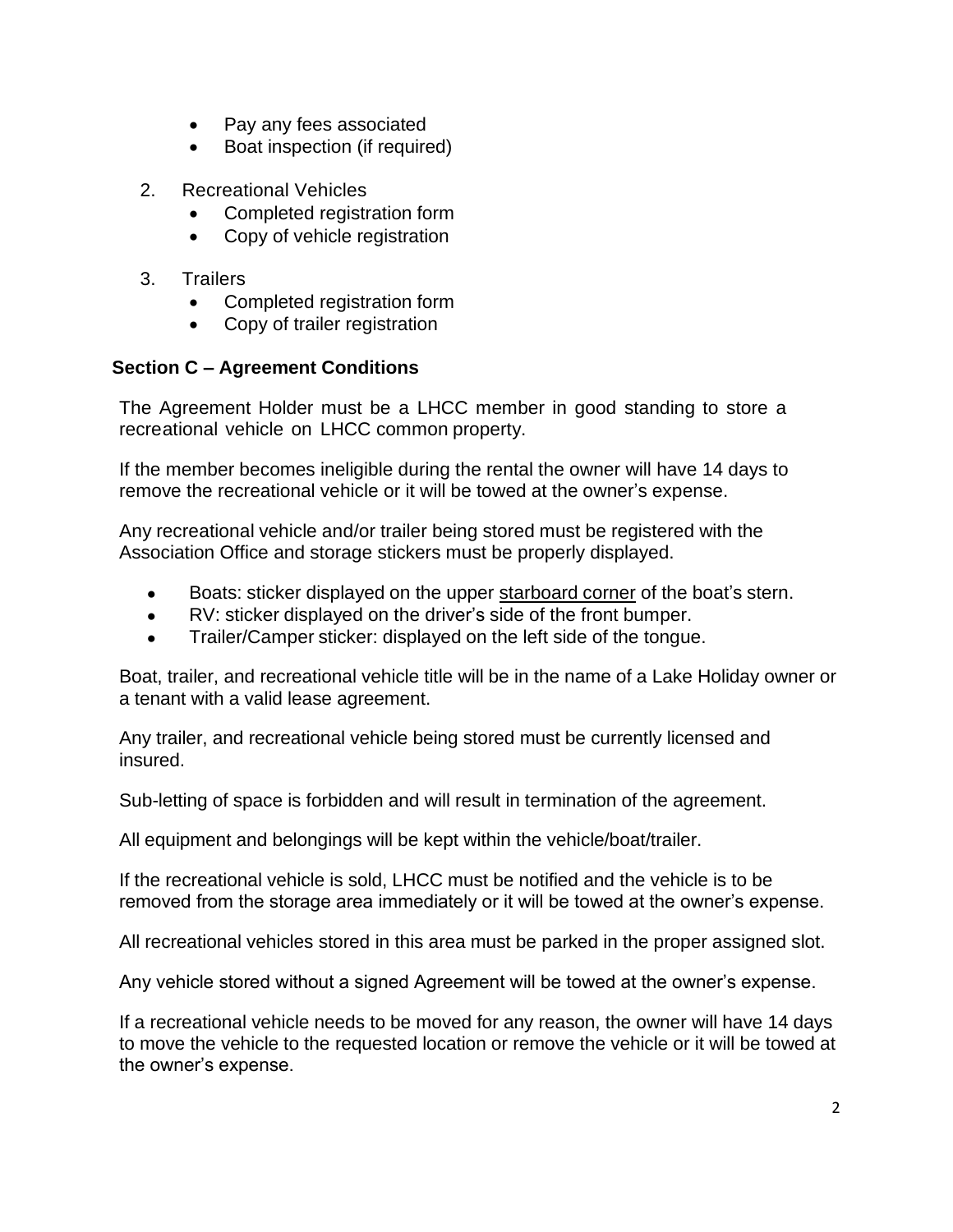I understand that upon failure to follow these regulations or any other regulations in the storage Agreement or failure to pay rental fees on time my user rights will be terminated.

LHCC may reassign LHCC Agreement Holder to a different space or terminate this rental agreement with 30-day notice.

In signing this Agreement LHCC Agreement Holder acknowledges reading, understanding, and agreeing to the terms as described on this Agreement.

# **Section D – Storage Rental Fees**

- 1. Row A: \$150.00 annual fee (Annual fee is March-March Prorated fee of \$75.00 after September 1st).
- 2. All others: \$100.00 annual fee (Annual fee is March-March Prorated fee of \$75.00 after September 1st)

# **Section E – Right to Inspect & Move Recreational Vehicles, Boats, and/or Trailers**

The LHCC Board of Directors or its agents has the right at all times to inspect assigned spaces and their contents for the purpose of ascertaining conformity with applicable regulations and to move recreational vehicles, boats, and/or trailers within the parking facility.

# **Section F – Securing Your Boat**

All boats should be stored in a seamanlike manner whenever they are not in use. Trailers must use wheel chocks to avoid rolling and damage to other boats. Covers must be strapped down so they stay on in a storm. Doing this will save your boat from damage and prevent damage to other boats.

# **Section G – Termination of Agreement**

Non-conforming use, storage of prohibited materials in assigned spaces, or noncompliance with any of these regulations will constitute a breach of this Agreement, and LHCC will have the right to terminate the Agreement. Refunds will not be given due to termination of this agreement. The Board of Directors may terminate the Agreement for an assigned space if the Board of Directors determines the space is needed for use by LHCC, and will give ninety (90) days written notice to any LHCC Agreement Holder affected by such termination. If a recreational, boat and/or trailer is not removed within that ninety (90) days of Agreement termination notification, LHCC has the right to a lien on LHCC Agreement Holder's property as provided by the POA and/or follow the provisions as stated in the Virginia Code – Inoperable/Abandoned vehicles.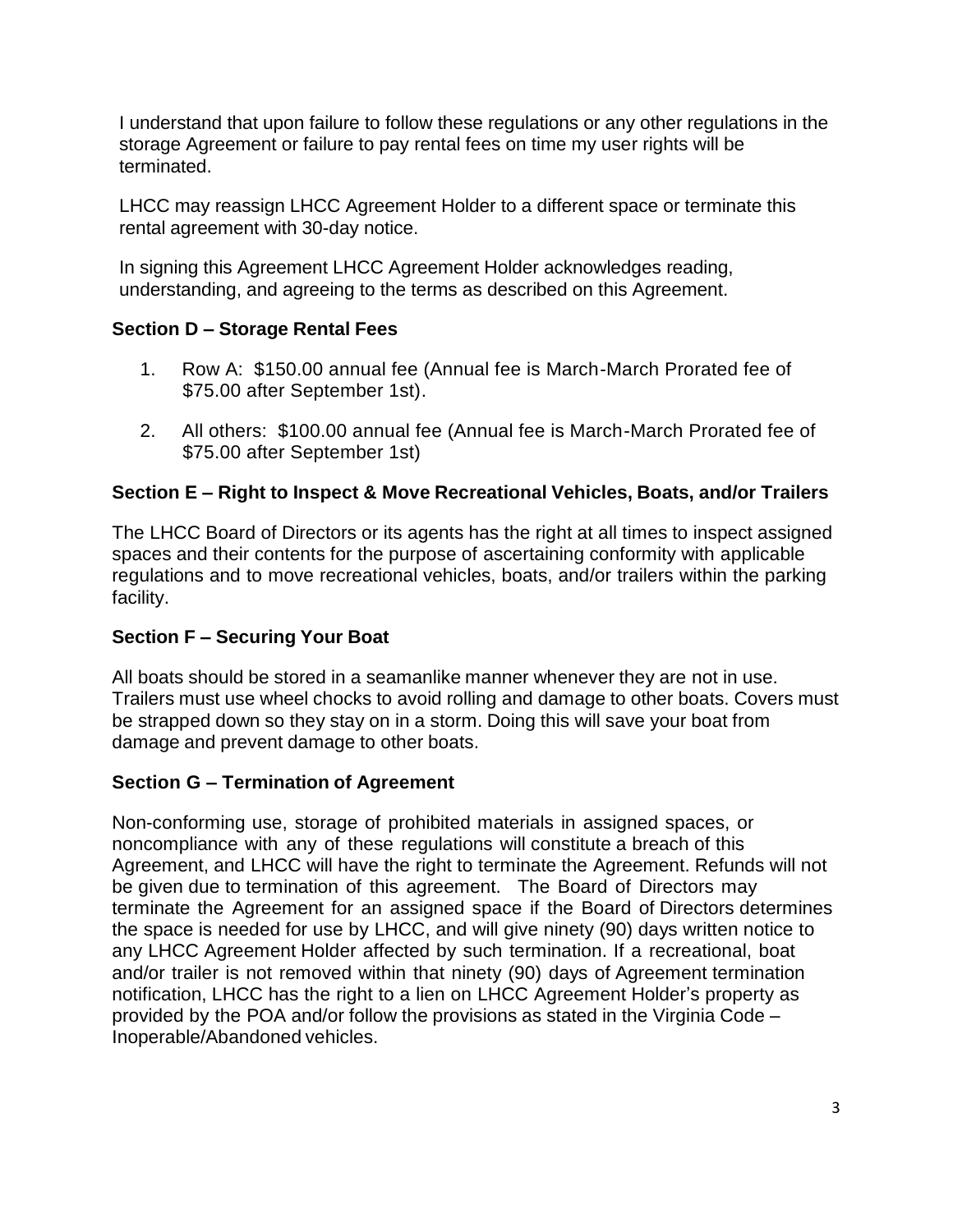# **I AGREE TO THE TERMS AND CONDITIONS AS SET FORTH IN THIS AGREEMENT**

 $\overline{\phantom{a}}$ 

### **AGREEMENT HOLDER SIGNATURE DATE**

### **PRINTED NAME**

Assigned Storage Slot# \_\_\_\_\_\_\_\_\_\_\_\_\_\_\_\_\_\_\_

Assigned on MM/DD/YY \_\_\_\_\_\_\_\_\_\_\_\_\_\_\_\_.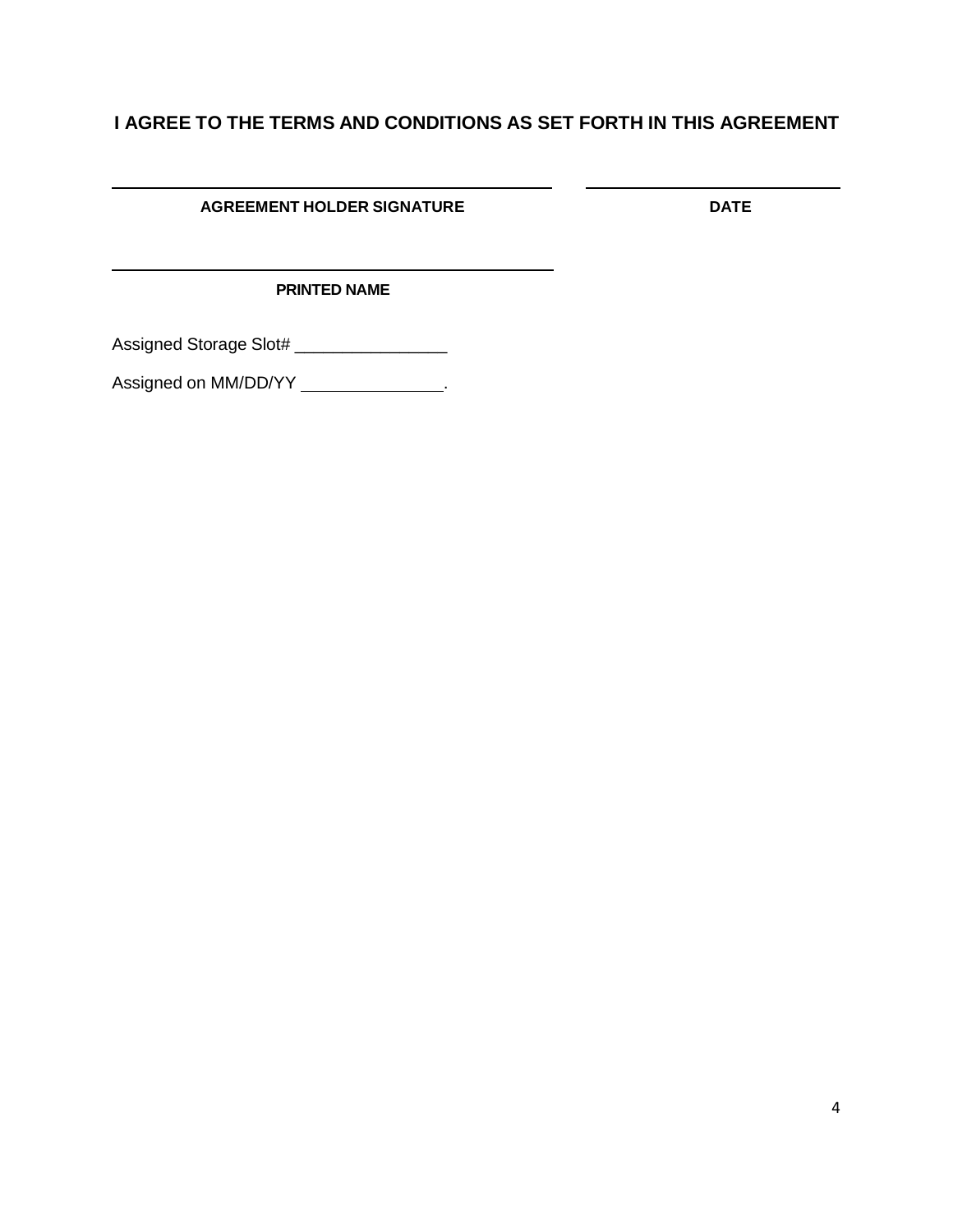## **Section H – Liability Release**

I, (name of Agreement Holder) certify that I am aware that any use of Lake Holiday Country Club storage facilities whatsoever is at my own risk. I hereby RELEASE, WAIVE, DISCHARGE AND COVENANT NOT TO TAKE LEGAL ACTION AGAINST Lake Holiday Country Club, their officers, agents, or employees (hereinafter referred to as RELEASEES) from any and all liability, claims, demands, actions and causes of action whatsoever arising out of or related to any loss, damage, or injury, including death, that may be sustained by me, or any of the property belonging to me, WHETHER CAUSED BY THE NEGLIGENCE OF THE RELEASEES, or otherwise, while using the common property storage and parking area, or while in, on or upon the premises where the boat/trailer/ or recreational vehicle is parked.

- 1. I further hereby AGREE TO INDEMNIFY AND HOLD HARMLESS the RELEASEES from any loss, liability, damage or costs, including court costs and attorney fees, that they may incur due to the removal of any recreational vehicle being stored in the facility, WHETHER CAUSED BY NEGLIGENCE OF RELEASEES or otherwise.
- 2. It is my express intent that this Waiver of Liability and Hold Harmless Agreement shall bind the members of my family and spouse, if I am alive, and my heirs, assigns and personal representative, if I am deceased, and shall be deemed as a RELEASE, WAIVER, DISCHARGE AND COVENANT NOT TO TAKE LEGAL ACTION AGAINST the above- named RELEASEES. I hereby further agree that this Waiver of Liability and Hold Harmless Agreement shall be construed in accordance with the laws of the State of Virginia.

IN SIGNING THIS RELEASE, I ACKNOWLEDGE AND REPRESENT THAT I have read the foregoing Waiver of Liability and Hold Harmless Agreement, understand it and sign it voluntarily as my own free act and deed; no oral representations, statements, or inducements, apart from the foregoing written agreement, have been made; I am at least eighteen (18) years of age and fully competent; and I execute this Release for full, adequate and complete consideration fully intending to be bound by same.

**AGREEMENT HOLDER SIGNATURE DATE**

**PRINTED NAME**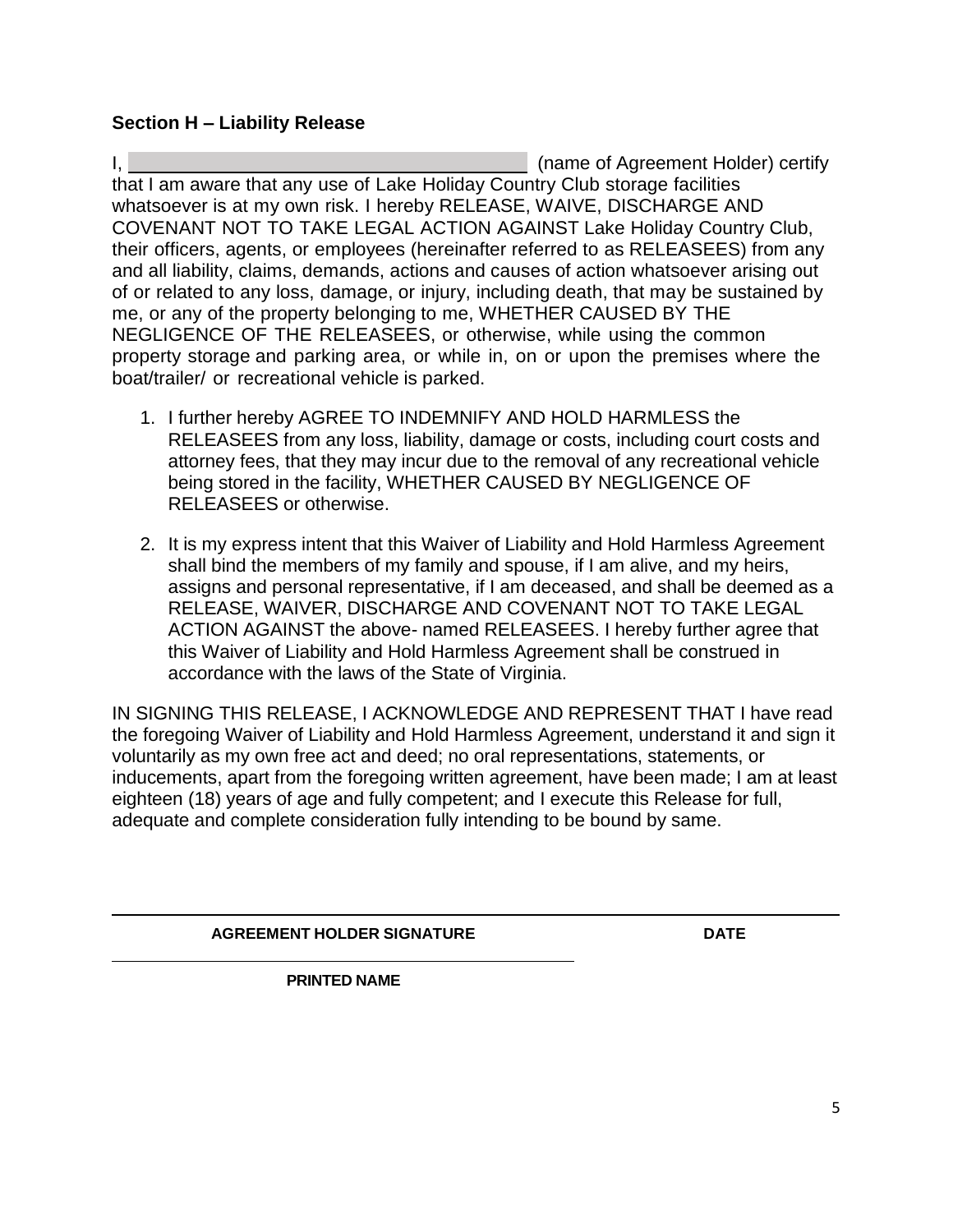Lake Holiday

# **Recreational Vehicle Storage Rental Agreement**

### **Section I – Definitions and Member Use**

#### **Terms**

Recreational vehicle in the context of this Agreement refers to any RV, Ceamper, Bboat, and/or bBoat tTrailer, Utility Ttrailer, Non-Boat Trailer, Car, Truck, Mini-Van, Sport Utility and/or any other Passenger Vehicles. -

LHCC refers to the Lake Holiday Country Club located at 1045 Lake View Drive, Cross Junction, Virginia.

Recreation vehicle parking & storage area refers to the common property adjacent to the Administration Office Ball Field/Mail Station area and the Sschool Bbus parking lot.

Member refers to both a Lake Holiday Country Club resident and/or a lot owner.

Agreement Holder refers to the member who rents a parking space at the LHCC storage parking facility

#### **Fees and Charges**

All facility rental fees will be determined solely by the Lake Holiday Association Board of Directors. The fees in effect at any given time are set forth in the annual Fee Schedule.

#### **Member Use**

The storage parking facility is open to all LHCC Eligible Members as defined in the LHCC Bylaws.

### **Section 2 - Recreational vehicle registration requirements and restrictions:**

Utility trailers or non-boat trailers, cars, trucks, mini-vans, sport utility and/or any other passenger vehicles are prohibited from parking in the storage area. If any property stored is in violation of this policy, it will be removed at the owner's expense. Vehicles not currently defined in this Agreement, will be reviewed/approved by the Office contingent on the type of vehicle being stored and availability of space in LHCC's Storage Lots. Unapproved stored property will be removed at the owner's expense.

Any recreational vehicle stored in the facility must be registered with the Administrative Office and display proper stickers or it will be removed at the owner's expense.

#### **Registration requirements:**

#### **Boats**

- Completed registration form
- Copy of state registration
- Copy of Boat Insurance
- Boat test(Every 2 years)
- Pay any fees associated
- Boat inspection (if required)

#### **Recreational Vehicles**

Completed vehicle registration form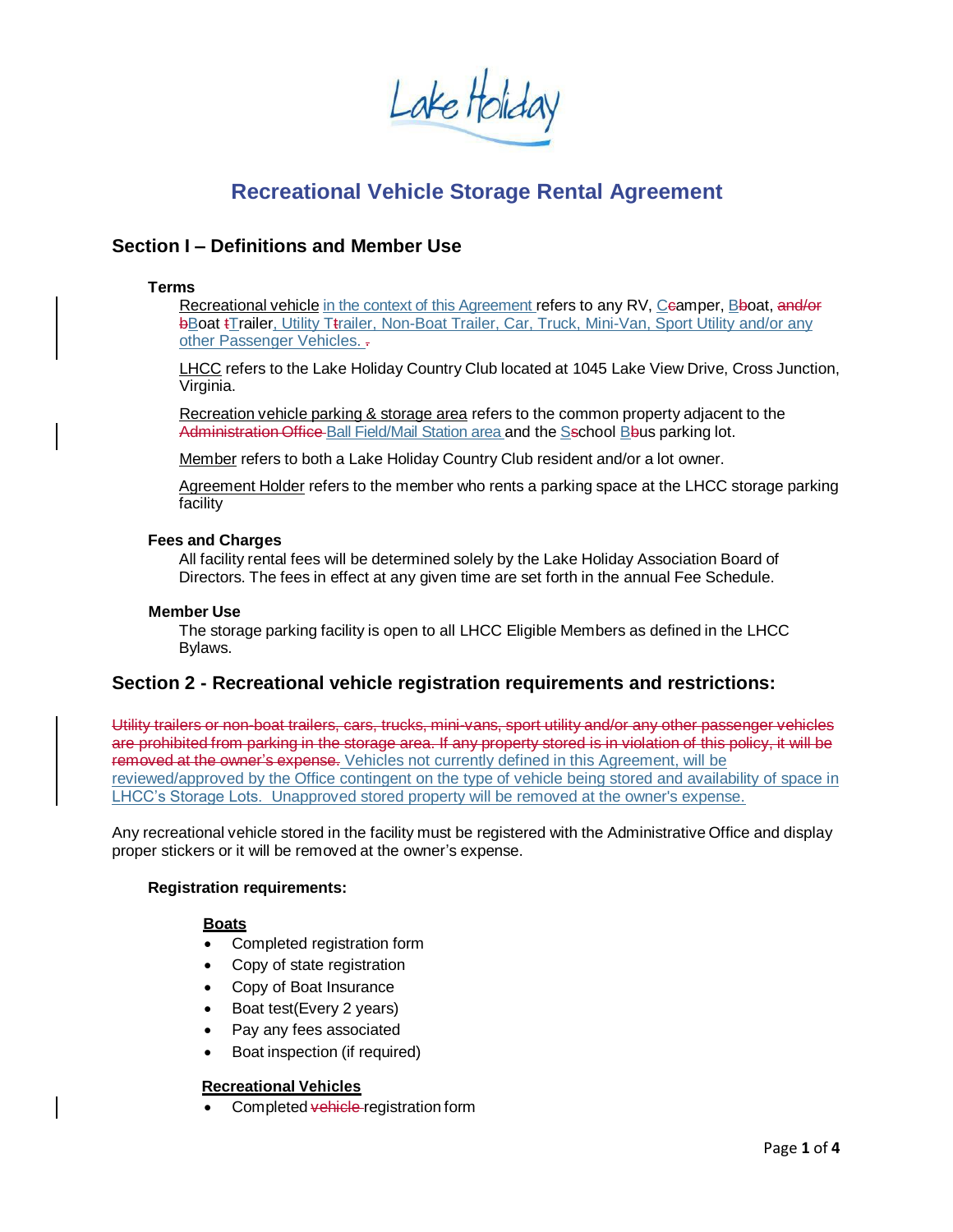- Copy of vehicle registration
- Copy of vehicle insurance

#### **Trailers**

- Completed registration form
- Copy of trailer registration

#### **Passenger Vehicles**

- Completed vehicle registration form
- Copy of vehicle registration
- Copy of vehicle insurange

### **Section 3 – Agreement**

- Assigned Storage Slot# \_\_\_\_\_\_\_\_\_\_\_\_\_at the Lake Holiday Country Club (LHCC) storage and parking facility
- Assigned on MM/DD/YY \_\_\_\_\_\_\_\_\_
- The Agreement Holder must be a LHCC member in good standing to store a recreational vehicle on LHCC common property.
- If the member becomes ineligible during the rental the owner will have 14 days to remove the recreational vehicle or it will be towed at the owner's expense.
- Any recreational vehicle, passenger vehicle and/or trailer being stored must be registered with the Association Office and storage stickers must be properly displayed.
	- $\circ$  Boats: sticker displayed on the upper starboard corner of the boat's stern.
	- o RV: sticker displayed on the driver's side of the front bumper.
	- $\circ$  Trailer/Camper sticker: displayed on the left side of the tongue.
- Boat, trailer, and recreational vehicle and passenger vehicle title will be in the name of a Lake Holiday owner or a tenant with a valid lease agreement.
- Any trailer, recreational vehicle and passenger vehicle trailer-being stored must be currently licensed and, insured.
- Sub-letting of space is forbidden and will result in termination of the agreement.
- All equipment and belongings will be kept within the recreational vehicle/boat/trailer.
- If the recreational or passenger vehicle is sold, LHCC must be notified and the recreational vehicle is to be removed from the storage area immediately or it will be towed at the owner's expense.
- All recreational and passenger vehicles stored in this area must be stored parked in the proper assigned slot.
- A recreationalny vehicle stored without a signed Agreement will be towed at the owner's expense.
- If a recreational or passenger vehicle needs to be moved for any reason, the owner will have 14 days to move the recreational vehicle to the requested location or remove the recreational vehicle or it will be towed at the owner's expense.
- I understand that upon failure to follow these regulations or any other regulations in the storage Agreement or failure to pay rental fees on time my use rights will be terminated.
- LHCC may reassign LHCC Agreement Holder to a different space or terminate this rental agreement with 30--days notice.
- In signing this Agreement LHCC Agreement Holder acknowledges reading, understanding, and

Recreational Vehicle Storage Rental Agreement Page **2** of **4**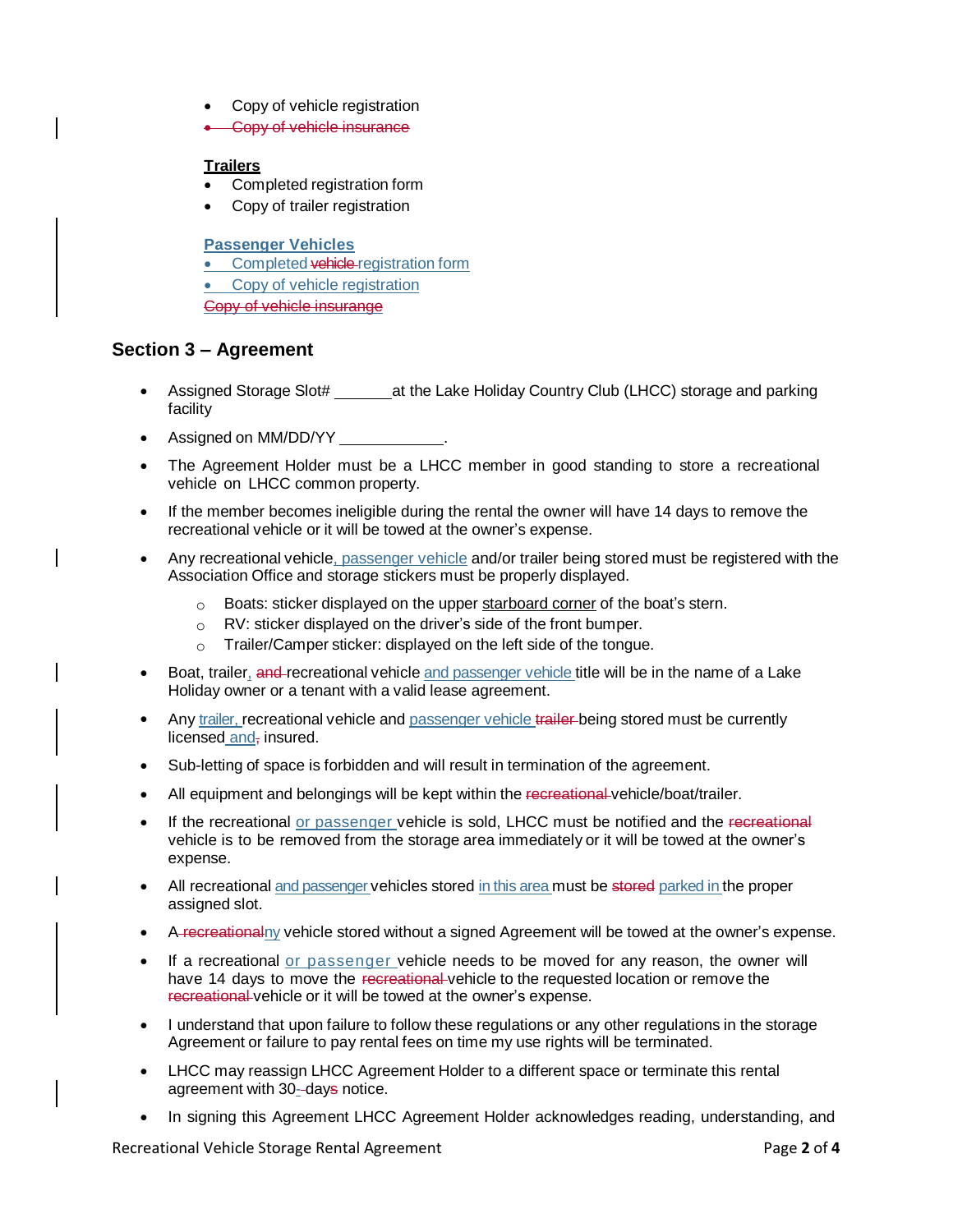agreeing to the terms as described on this Agreement.

#### **Storage Rental Fees**

- Row A: \$150.00 annual fee (Annual fee is March-March Prorated fee of \$75.00 after September 1 st)
- All others: \$100.00 annual fee (Annual fee is March-March Prorated fee of \$75.00 after September 1<sup>st</sup>)

#### **Right to Inspect & Move Recreational Vehicles, Boats, and/or Trailers**

The LHCC Board of Directors or its agents has the right at all times to inspect assigned spaces and their contents for the purpose of ascertaining conformity with applicable regulations and to move recreational vehicles, passenger vehicles, boats, and/or trailers within the parking facility.

#### **Securing Your Boat**

All boats should be stored in a seamanlike manner whenever they are not in use. Trailers must use wheel chocks to avoid rolling and damage to other boats. Covers must be strapped down so they stay on in a storm. Doing this will save your boat from damage and prevent damage to other boats.

#### **Termination of Agreement**

Non-conforming use, storage of prohibited materials in assigned spaces, or noncompliance with any of these regulations will constitute a breach of this Agreement, and LHCC will have the right to terminate the Agreement. Refunds will not be given due to termination of this agreement. The Board of Directors may terminate the Agreement for an assigned space if the Board of Directors determines the space is needed for use by LHCC, and will give ninety (90) days written notice to any LHCC Agreement Holder affected by such termination. If a recreational or passenger vehicle, boat and/or trailer is not removed within that ninety (90) days of Agreement termination notification, LHCC has the right to a lien on LHCC Agreement Holder's property as provided by the POA and/or follow the provisions as stated in the Virginia Code – Inoperable/Abandoned vehicles.

#### **I AGREE TO THE TERMS AND CONDITIONS AS SET FORTH IN THIS AGREEMENT**

**AGREEMENT HOLDER SIGNATURE DATE**

**PRINTED NAME**